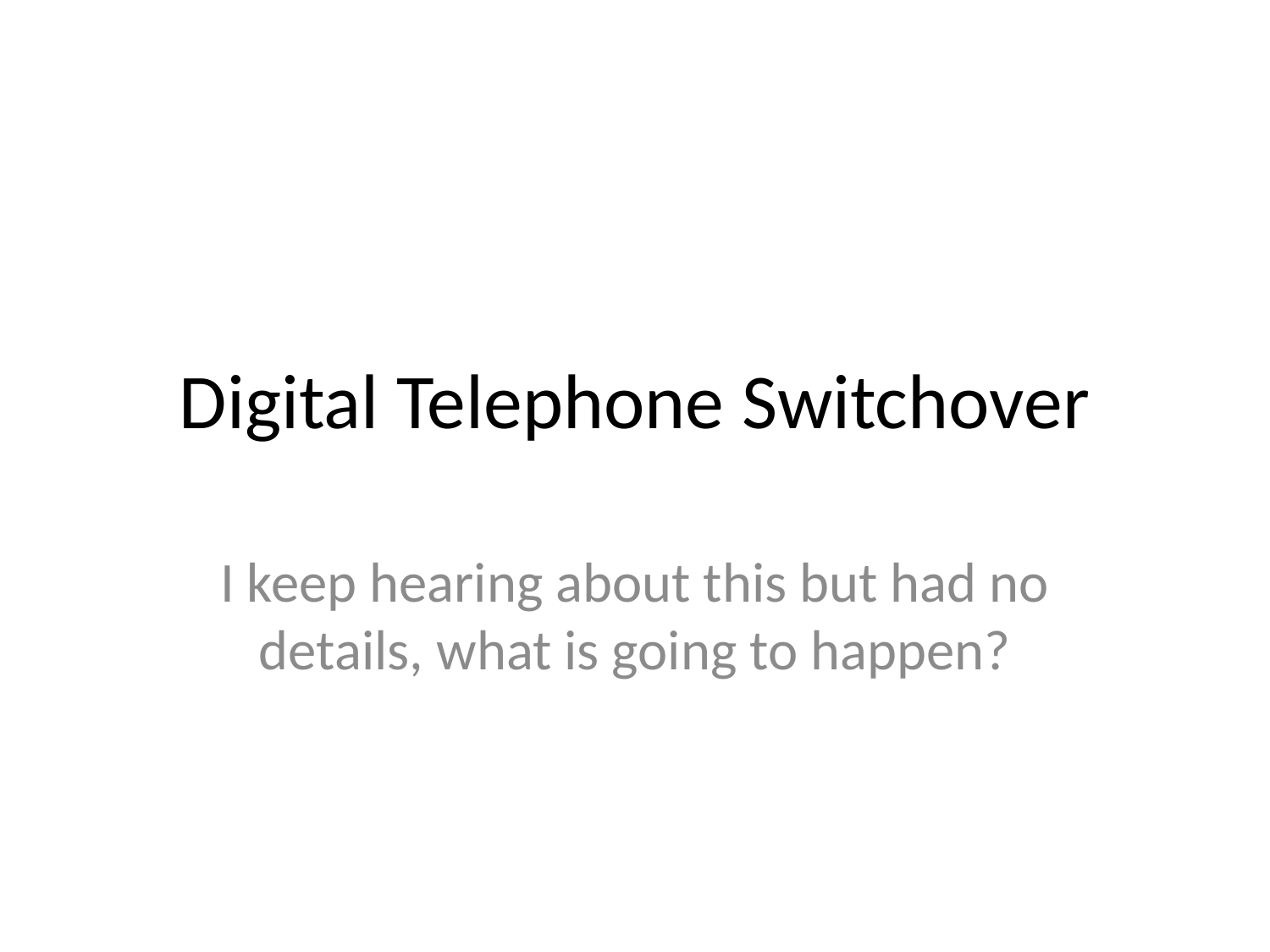### The Part I Don't Know!

- If you have Fibre to the Home:
	- If you don't already have one you will be sent a Hub 2 as that provides the basics for the switchover
- If you have Fibre to the Cabinet:
	- In this case it seems likely that this connection will remain and you will be sent a Hub 2 as well, But ....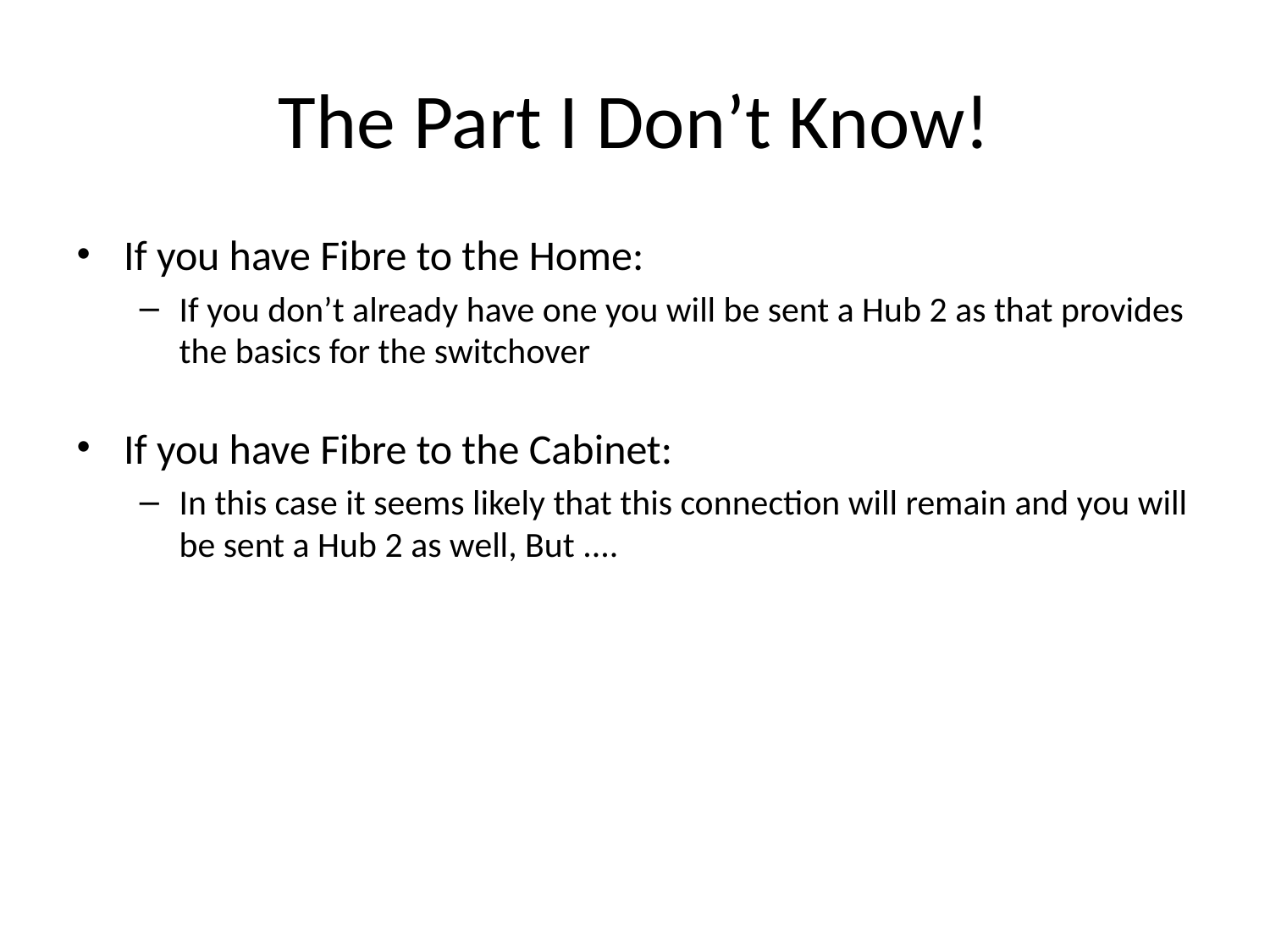# The Part I Don't Know!

- If you still have a standard (old fashioned) landline
	- It is unclear, but very likely, you will remain on a copper landline but converted to Digital and supplied with a Hub 2
- If you have Fibre to the Home:
	- If you don't already have one you will be sent a Hub 2 as that provides the basics for the switchover
- If you have Fibre to the Cabinet:
	- In this case it seems likely that this connection will remain and you will be sent a Hub 2.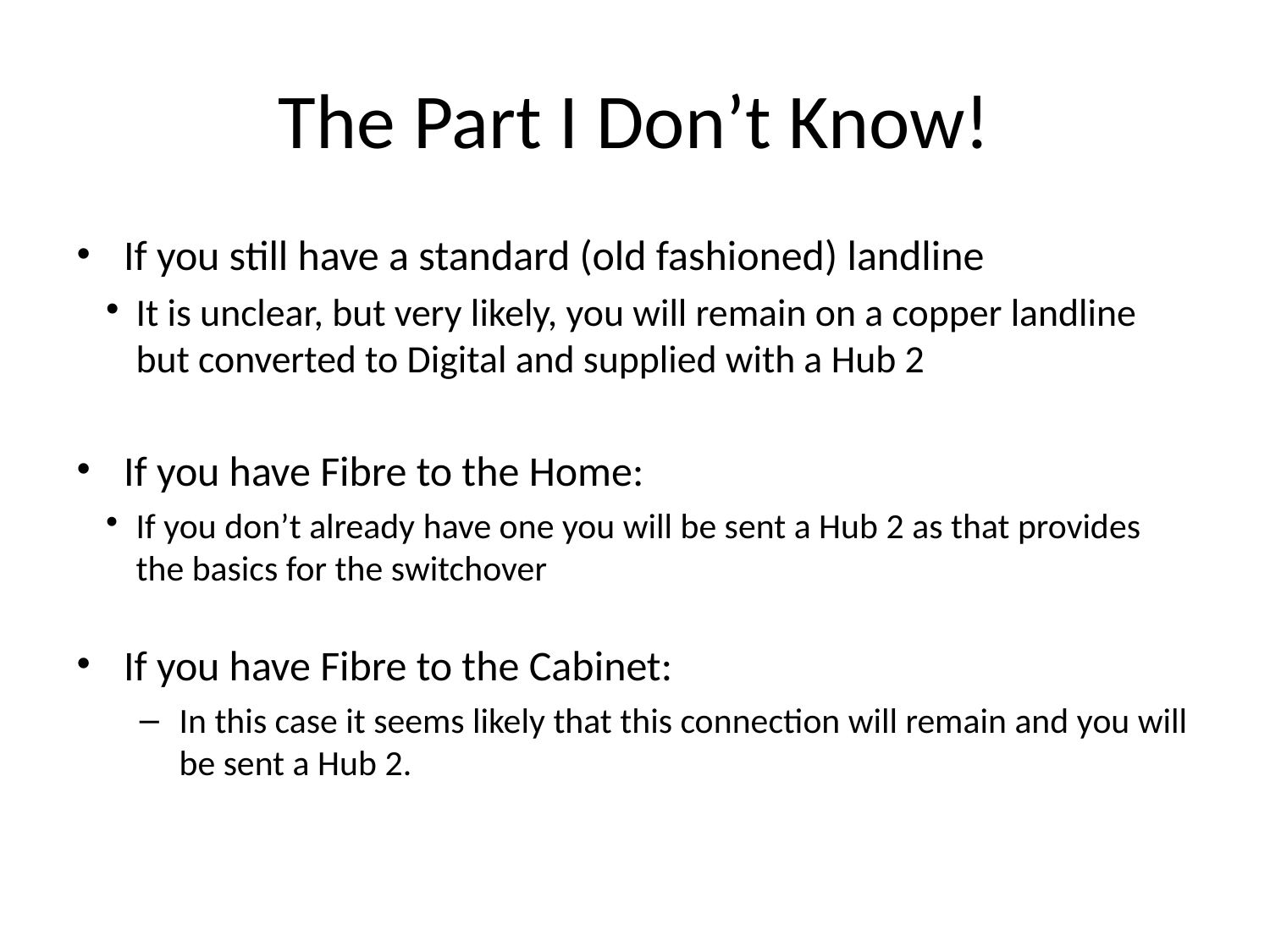# The Simple Solution

• You are supplied with a new Router with a telephone socket:



• Just plug your phone in and start calling!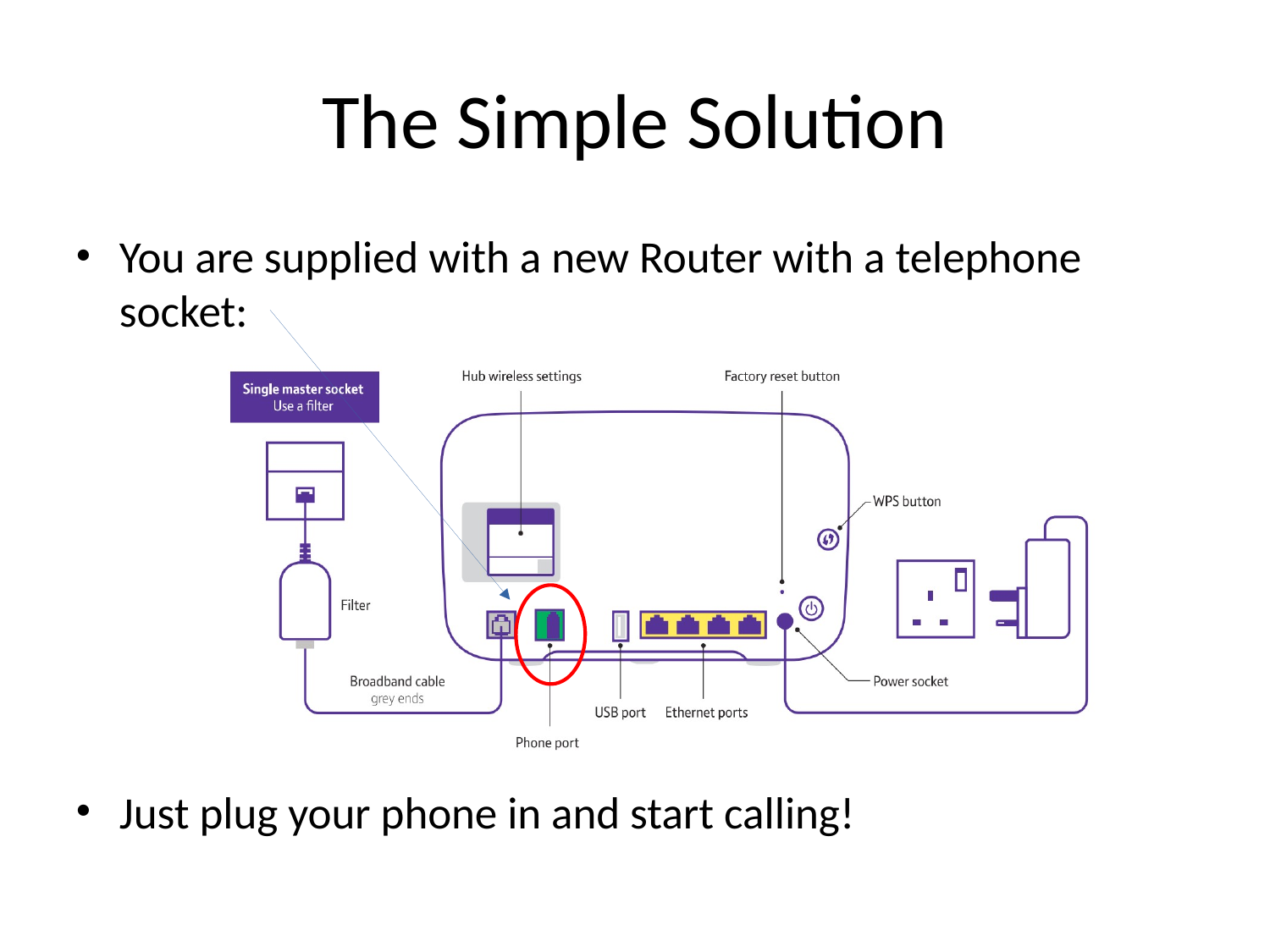- Do you have a copper phone line, fibre to the cabinet or fibre to the home?
	- Analogue phone adapter



Hot off the press since the talk: BT have frozen Digital upgrades until they can supply 6 hour backup to "Vulnerable people"